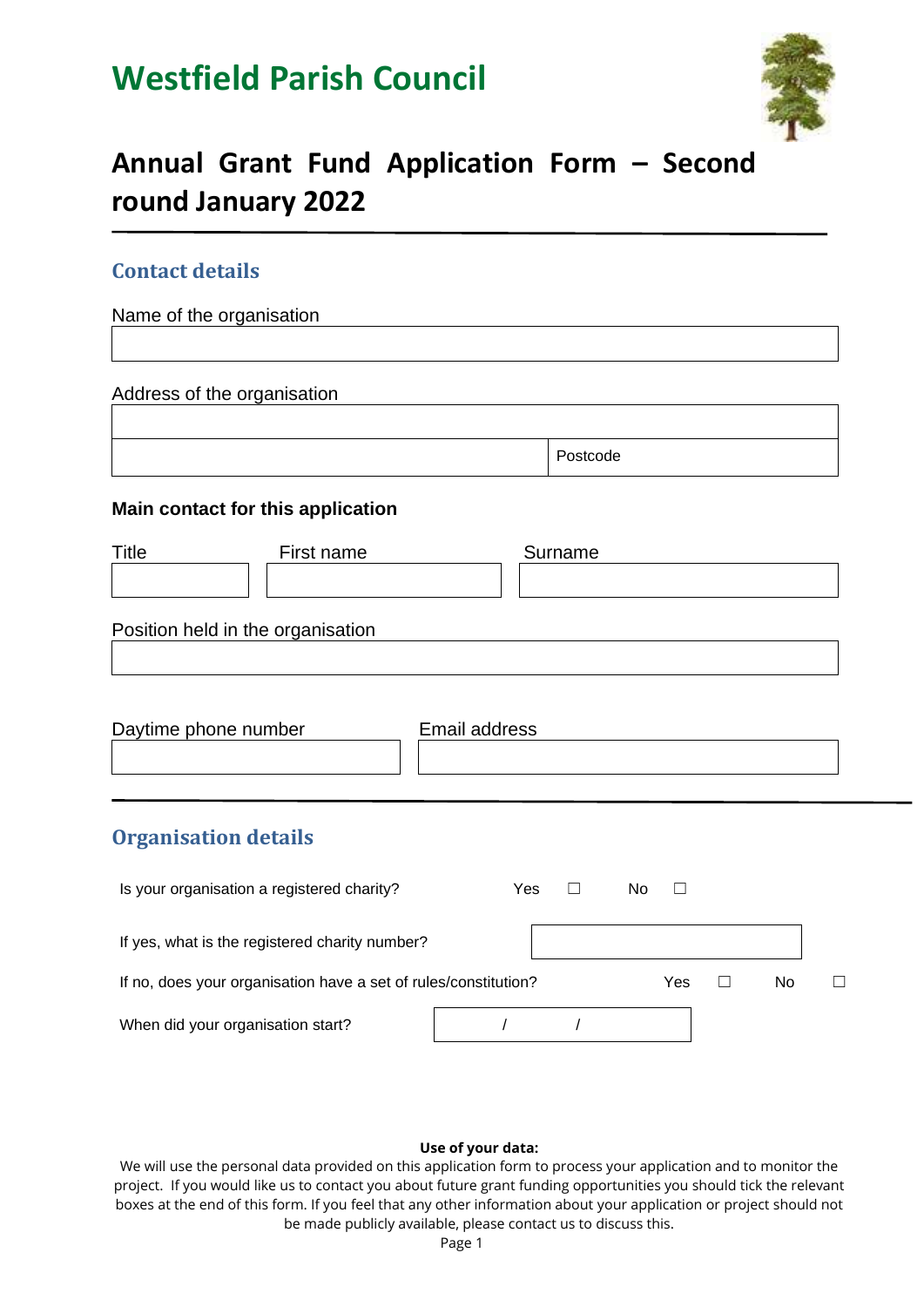### **Your application**

Please tell us what you need funding for, who will benefit and how they will benefit.

Where exactly will your project take place?

Please tell us how this application fits the Grants criteria (refer to the Grants Criteria [2021-22\)](https://www.westfieldparishcouncil.co.uk/community/grants/) *please feel free to include as much information as necessary*

#### **Use of your data:**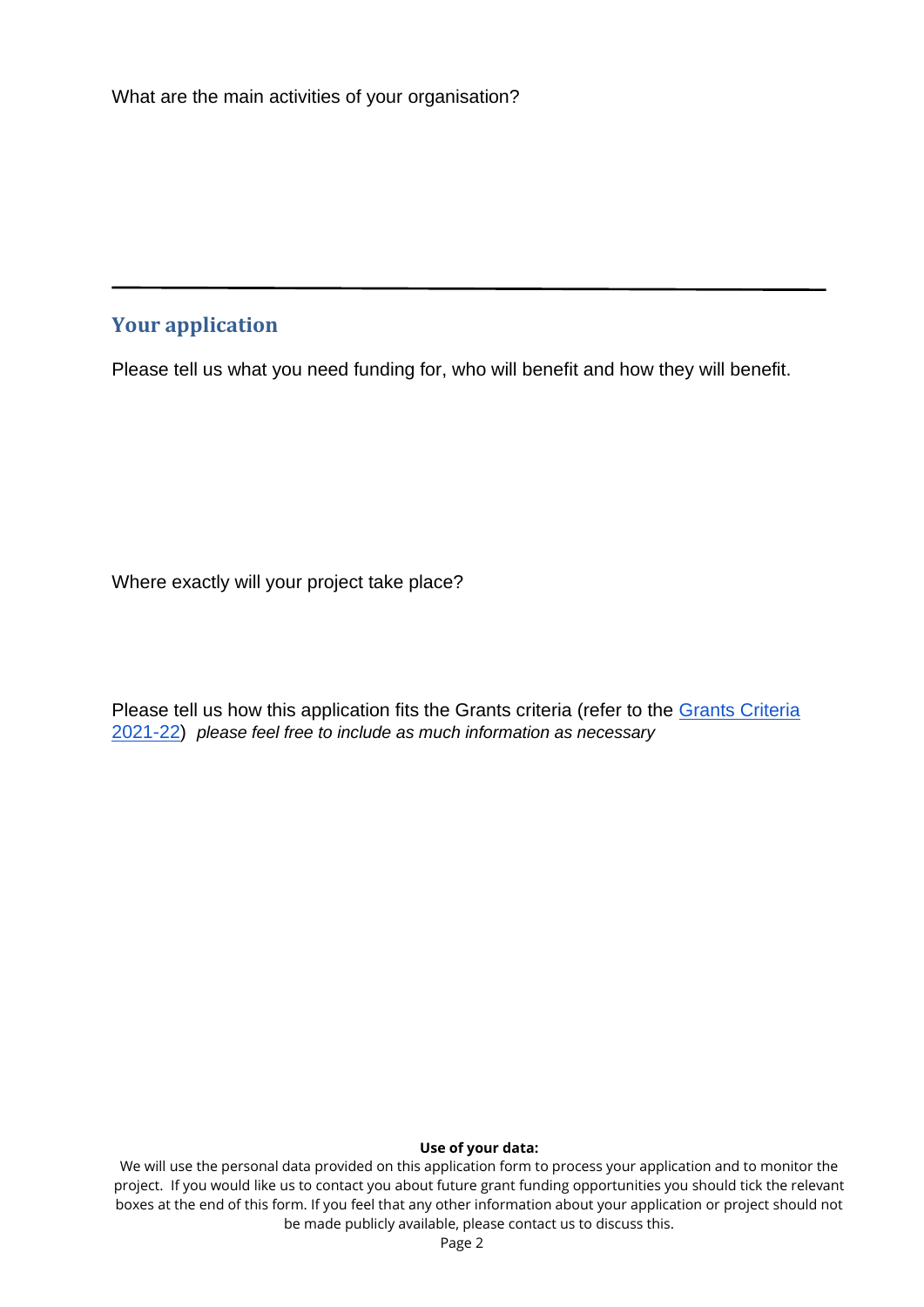| When will the project start             | mm / vV | And finish? | mm / vV |  |
|-----------------------------------------|---------|-------------|---------|--|
| How much are you applying for in total? |         |             |         |  |

Please give a breakdown of the **total cost** of the project / piece of work / equipment **as well as** and compared to the **costs requested from Westfield Parish Council**. In the details column please give details of the specific costs e.g. under capital items list, items such as computers, office furniture etc.

| Type of cost                  | <b>Total Cost</b> | <b>Amount</b><br>requested<br>from<br>Westfield<br>Parish<br><b>Council</b> | <b>Details</b> |
|-------------------------------|-------------------|-----------------------------------------------------------------------------|----------------|
| Staff costs                   |                   |                                                                             |                |
| Volunteer expenses            |                   |                                                                             |                |
| Operation/activity costs      |                   |                                                                             |                |
| Office / overheads / premises |                   |                                                                             |                |
| Capital items                 |                   |                                                                             |                |
| Publicity                     |                   |                                                                             |                |
| other                         |                   |                                                                             |                |
| Total                         | £                 | £                                                                           |                |

If the total cost is bigger than the grant requested how will you meet the shortfall? If necessary, please give details of any other applications you have made and whether any other funding has been approved:

#### **Use of your data:**

We will use the personal data provided on this application form to process your application and to monitor the project. If you would like us to contact you about future grant funding opportunities you should tick the relevant boxes at the end of this form. If you feel that any other information about your application or project should not be made publicly available, please contact us to discuss this.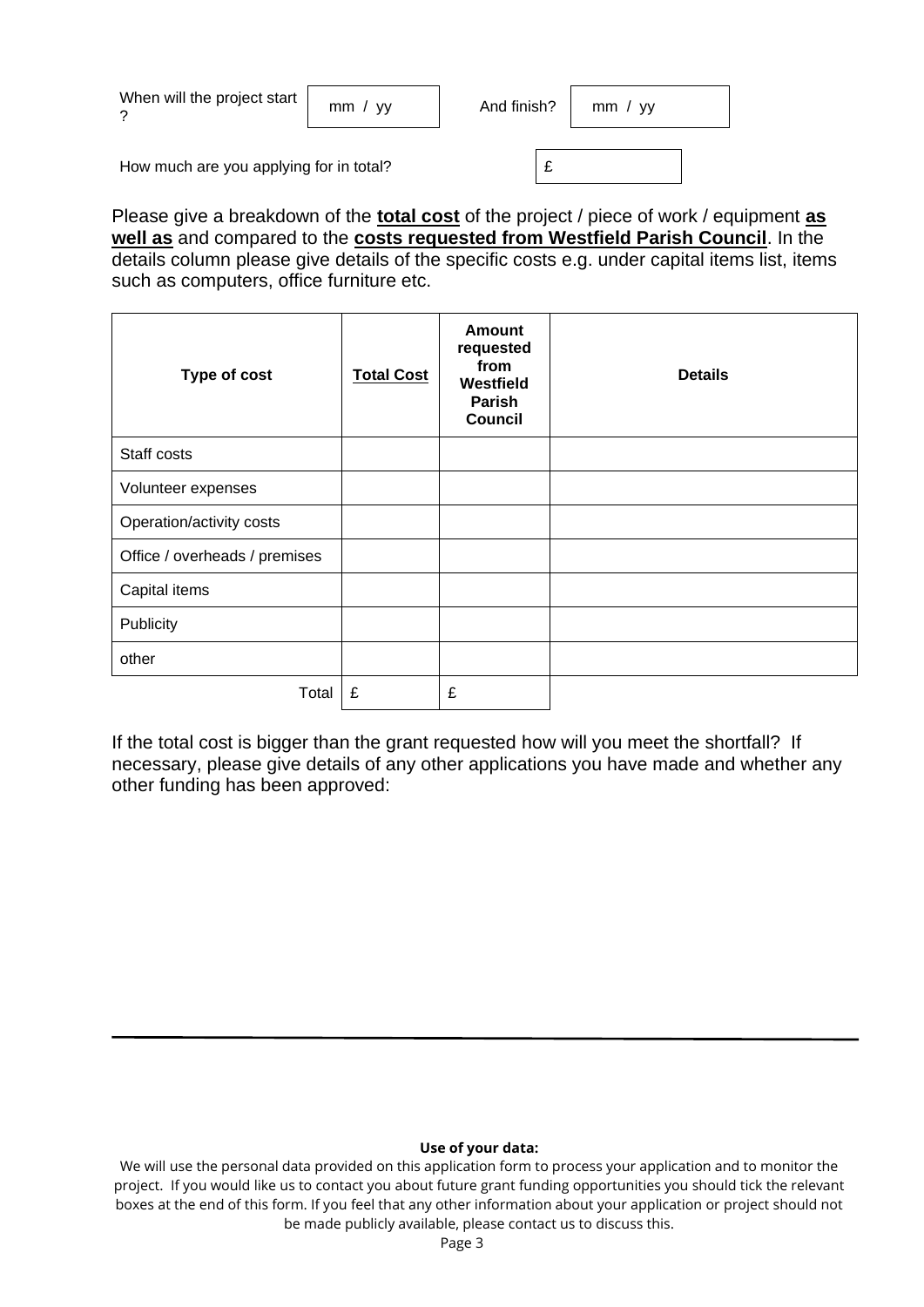### **Financial information**

Please give details of your organisation's bank account:

| Name the account is in: |  |
|-------------------------|--|
| l Account number:       |  |
| Sort Code:              |  |

If you do not have a bank account, please give details of an organisation that will receive a grant on your behalf:

| Name of organisation:   |  |
|-------------------------|--|
| Name the account is in: |  |
| Account number:         |  |
| Sort Code:              |  |

How many signatures do you need to authorise a payment on your bank account? (There must be at least two)

### **Declaration**

Please sign and check that you have included all relevant information.

By submitting this application you are confirming the following:

- $\triangleright$  That the information in this application is correct
- $\triangleright$  The details of this application have been bought to the attention of your Management Committee
- $\triangleright$  That you have the consent of your Management Committee to submit this application

| Your signature: | Print name: | Date: |
|-----------------|-------------|-------|
|                 |             |       |

The following should be completed by the Chair of your Management Committee (or another Management Committee member if the Chair has completed this form)

| Signature: | Print name: | Date: |
|------------|-------------|-------|
|            |             |       |

#### **Use of your data:**